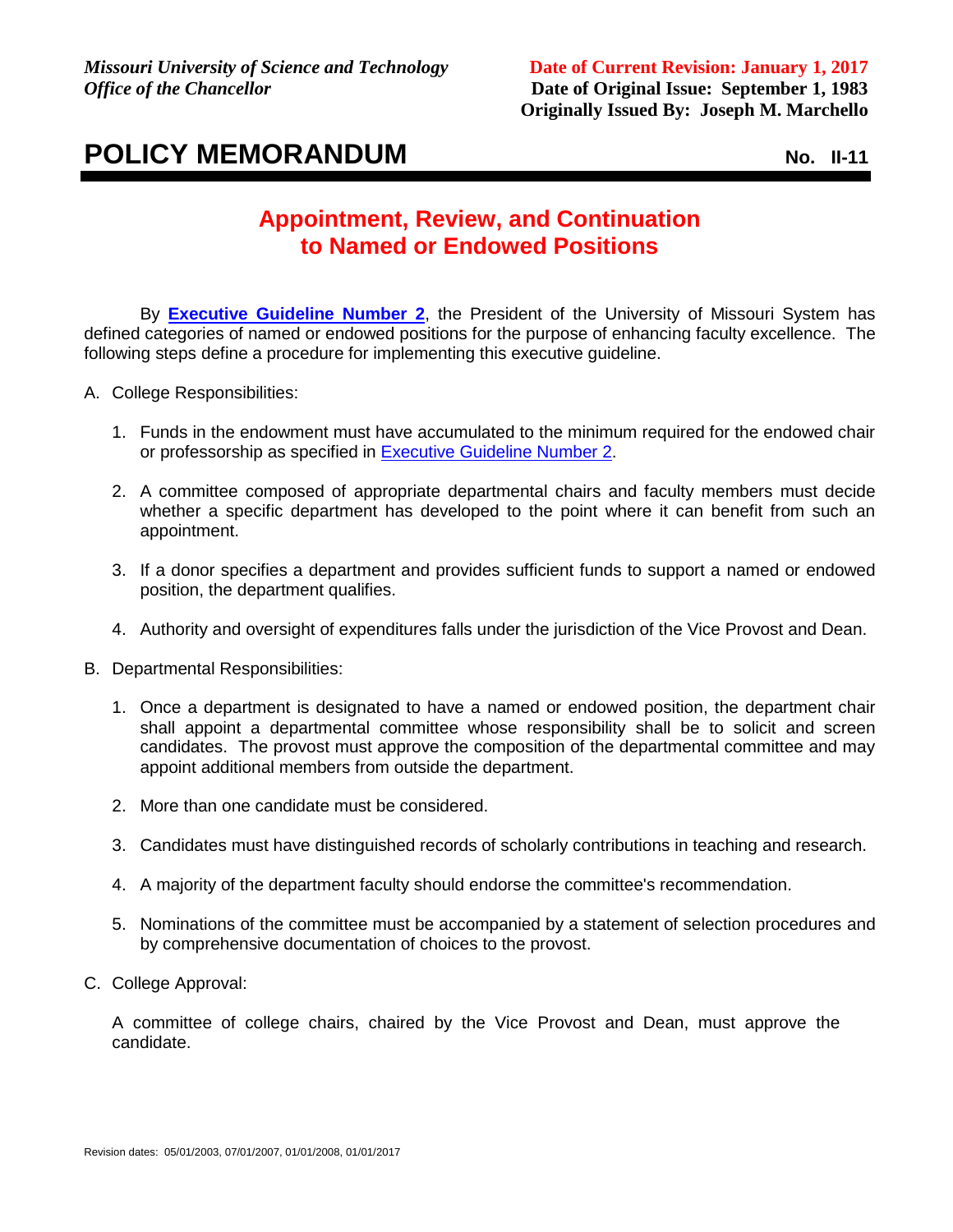## D. Committee of Deans

A committee comprised of the Vice Provost and Dean of each college should review the recommendation concerning rank and tenure of the candidate and report their findings to the Provost.

E. Provost Responsibilities:

The provost makes the official position offer and serves as the hiring authority for these positions.

- F. Financial Responsibilities:
	- 1. Spending distribution amounts will be calculated by the Treasurer's and Controller's Offices in January of the preceding fiscal year and should be available for budgeting purposes on or before February of the preceding fiscal year.
	- 2. The endowed chair or professor is responsible for maintaining expenditures within the allowed budget.
	- 3. Should expenditures exceed the available funds, the individual and/or department is responsible for covering the overage.
	- 4. Use of endowed funds for salary shall be consistent with the applicable endowment agreement. Unless explicitly stated otherwise, no endowed funds shall be used to substitute for or alter a faculty member's Institutional Base Salary.
- G. Renewal

Faculty members appointed to named or endowed positions shall be appointed to the position for a maximum of five years for each appointment. The named or endowed position holder shall comply with annual review and reporting requirements expected of all faculty members.

Faculty members holding named or endowed positions are expected to be contributing members to their department. Faculty members holding named or endowed positions are expected to be the most productive members of a department's faculty and are expected to provide leadership in achieving the department's academic, research, scholarship, and service goals as well as mentoring other faculty members so that they, too, may achieve at elevated levels.

Faculty members holding named or endowed positions are not normally expected to meet the same classroom teaching workload expectations as other faculty members in the department, but shall be expected to teach a minimum of two courses per year (typically six semester credit hours), which courses and their schedule of offering are to be negotiated with the department chair. Faculty members holding named or endowed positions are normally leaders in their respective research disciplines and typically attract students to learn from them. Thus, it is important that such faculty members share their knowledge with students through mentoring, graduate student direction, and classroom teaching. Faculty members may, with the department chair's approval, buy themselves off the teaching workload at the rate of one course per year if the faculty member's scholarly pursuits workload requires additional time. A reduced teaching workload is considered to be exceptional and shall occur only infrequently. Normal "buy-out" rates shall be equal to 10 percent of the faculty member's academic year salary and benefits.